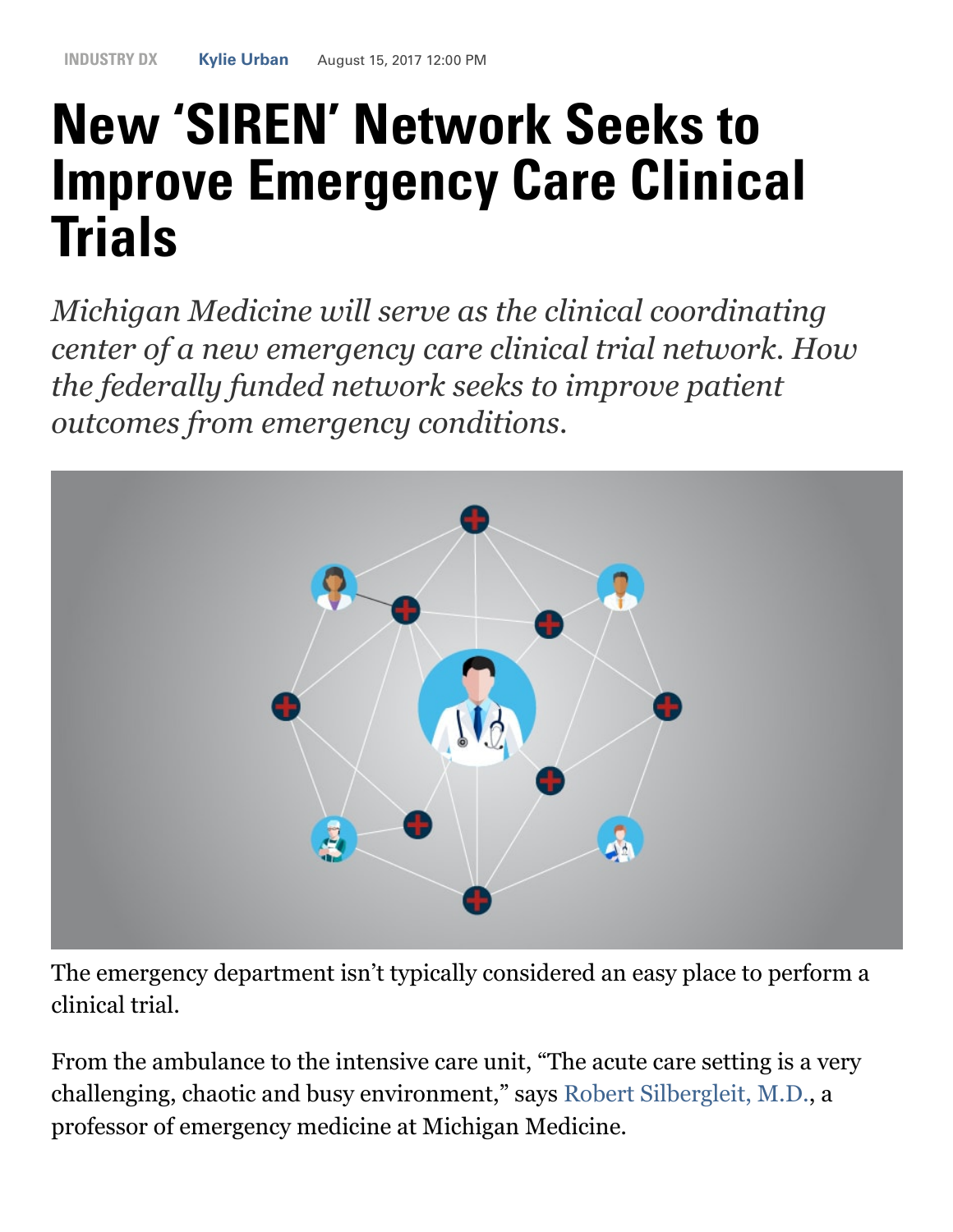#### *[MORE FROM THE LAB: Sign up for our weekly newsletter](http://labblog.uofmhealth.org/newsletter)*

That hasn't stopped Silbergleit and colleague [William Barsan, M.D.,](http://www.uofmhealth.org/profile/813/william-george-barsan-md) also a professor of emergency medicine, from building an emergency care clinical trial network collaborating with academic medical centers over the past decade.

They say the approach has benefits.

"When you work within a network, it allows the clinical trials to be done in a way that is more efficient — but even more importantly the network accumulates and retains expertise, knowledge and experience," Silbergleit says. "There are troops across the country who can hit the ground running and know what they're doing."

Barsan, Silbergleit and Clifton Callaway, M.D., Ph.D., a professor of emergency medicine at the University of Pittsburgh, are taking further advantage of that resource.

The three are principal investigators of a new NIH-funded network: The Strategies to Innovate Emergency Care Clinical Trials Network (SIREN) — with the University of Michigan serving as the clinical coordinating center. The network is a cooperative award for five years and can be renewed.

SIREN seeks to improve the outcomes of patients with neurologic, cardiac, respiratory, hematologic and trauma emergencies by identifying effective treatments administered in the earliest stages of critical care.

Beyond U-M, the network includes a data coordinating center at the Medical University of South Carolina and 11 award hubs with primary investigators at each.

Hub grants have been awarded to Emory University, Medical College of Wisconsin, Oregon Health and Sciences University, UCLA, University of Cincinnati, University of Minnesota, University of Pittsburgh, Massachusetts General Hospital, Temple University, University of Washington and Wayne State University. Program officers from the NIH also collaborate closely with the investigators.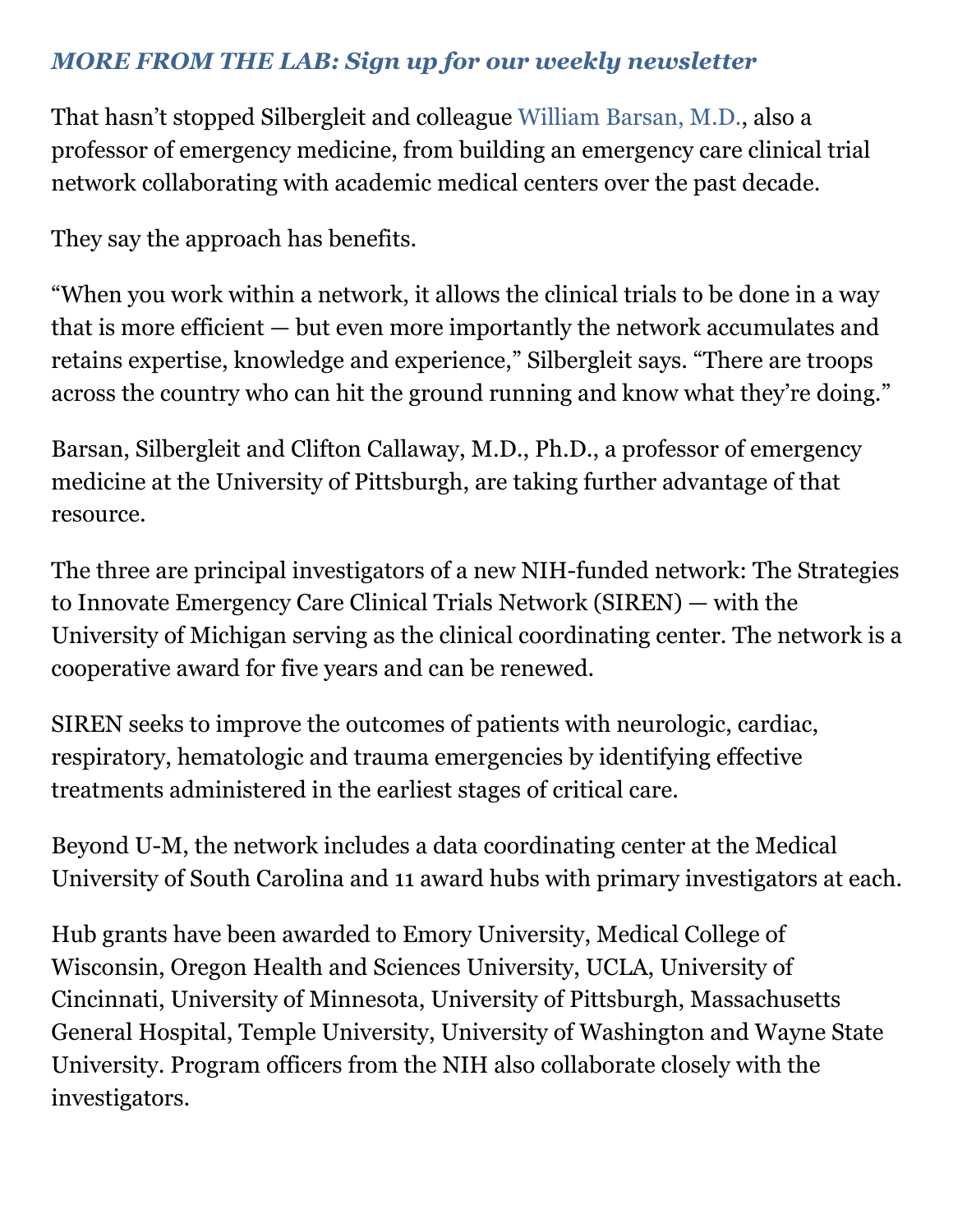

"When you work within a network, it allows the clinical trials to be done in a way that is more efficient - but even more importantly the network accumulates and retains expertise, knowledge and experience."

Robert Silbergleit, M.D.

## Launching SIREN

Although the project is large in size and scope, it is familiar territory for Barsan and Silbergleit.

["We had been the clinical coordinating center for the Neurological Emergencies](https://nett.umich.edu/) Treatment Trials Network, funded by the National Institute for Neurologic Disorders and Stroke, for the past 10 years," Barsan says. "There was also another emergency care network, the [Resuscitation Outcomes Consortium](https://roc.uwctc.org/tiki/tiki-index.php?page=roc-public-home), funded by the National Heart, Lung and Blood Institute, that was also doing great work."

### *[SEE ALSO: How Hospitals Can Improve Crisis Management When](http://labblog.uofmhealth.org/industry-dx/how-hospitals-can-improve-crisis-management-when-tragedy-strikes) Tragedy Strikes*

SIREN came to fruition in 2017 after the two NIH Institutes decided to form a unified emergency care network that would cover a wider spectrum of health conditions.

As a result, the new network will allow researchers to expand clinical trials into more types of illness and injury.

"We're going to perform clinical trials in areas such as traumatic brain injuries, seizures, spinal cord injuries, cardiac arrest, heart attacks, congestive heart failure, pulmonary embolism, blood transfusion, and more," Barsan says. "That's just a small sample of the scope this network will be able to cover."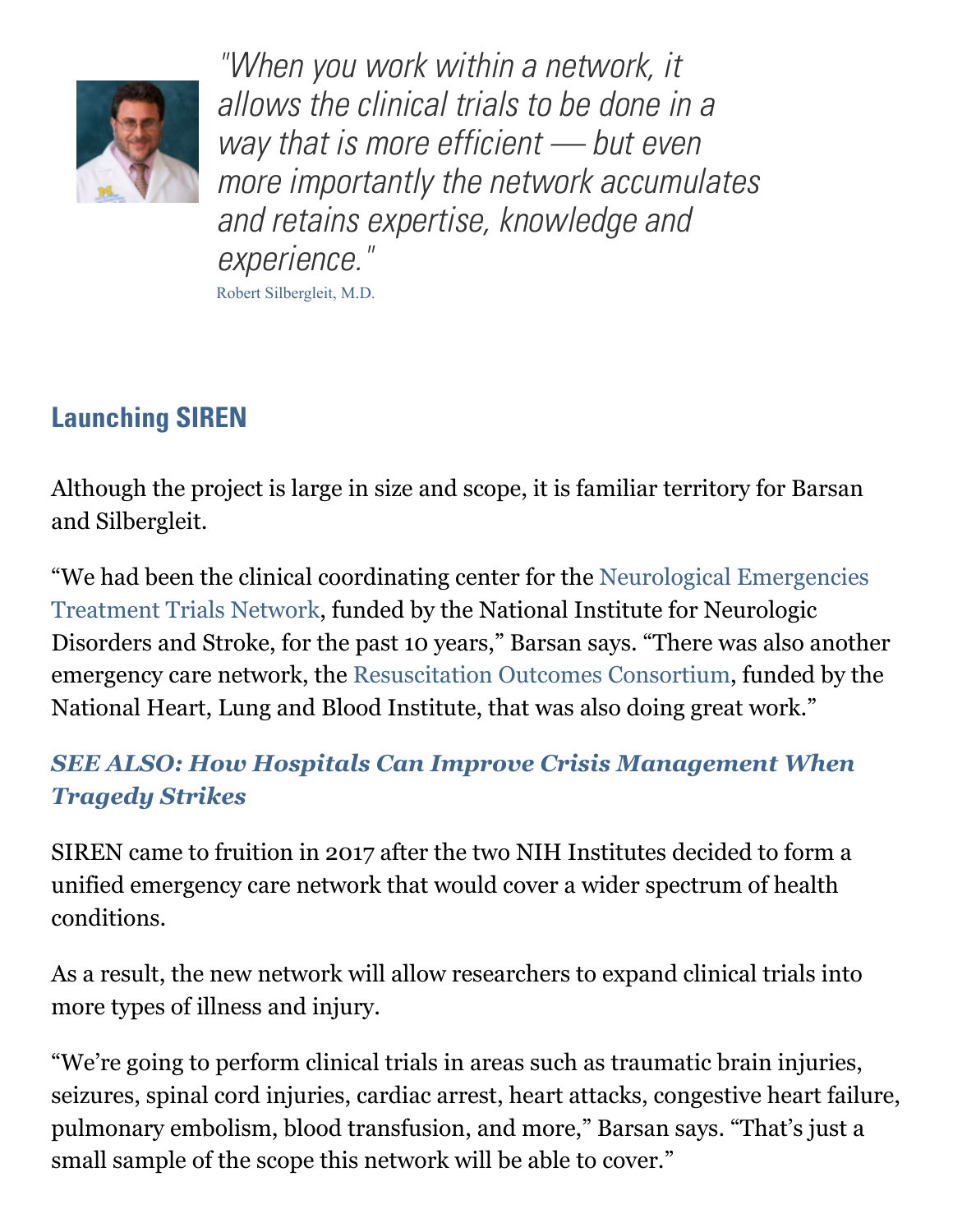Any trials done within the network still will have to go through the NIH peer review process for funding, and although the process is tedious, Barsan maintains that this produces the best science and the most well-designed clinical trials.

The network already has one clinical trial that has been approved through this process and is ready to begin.

"Our first trial will be evaluating the use of hyperbaric oxygen treatments to promote better outcomes in patients with severe traumatic brain injury," Barsan says. "And we already have other proposals currently in review."

## Sharing knowledge and experience

To those involved, one element of the SIREN project stands out: It's an open network.

"Some networks only do studies developed within their network," Barsan says. "But what's great about SIREN is that anybody could be a lead investigator on a trial being done within the network.

"When we accept trials from researchers across the country, we get the best ideas, not just the ideas from within our network. We think this helps us conduct the most impactful clinical trials to improve outcomes for patients with emergency conditions."

He adds, "Even though it's an emergency care network, it's very multidisciplinary. Investigators will come from a variety of specialties, including emergency medicine, neurology, cardiology, neurosurgery, etc."

With so many hubs and the ability for each hub to include additional spokes across the country, studies can be large.

"We could do studies with as few as 10 to 15 sites  $-$  or as many as 100, depending on the type of study and who is interested in participating," Barsan says. "We can use our main 11 hubs and the larger hub and spoke network we have established to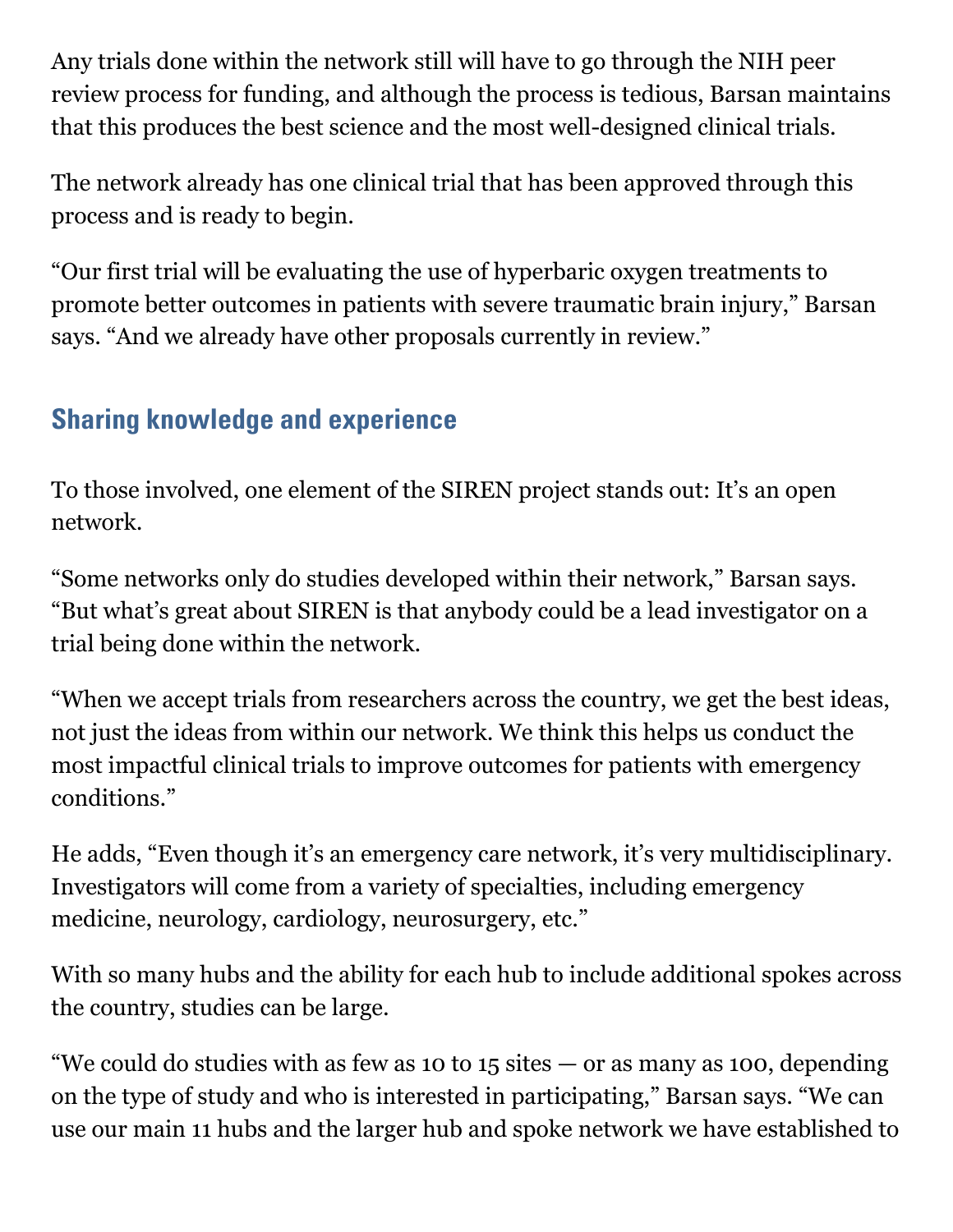achieve exactly the right number of sites needed to conduct each unique clinical trial."

## The value of a network

Silbergleit explains that networks such as SIREN ensure emergency care clinical trials are taking place in a health care setting where multiple demands and commotion can make research difficult to conduct.

### *[SEE ALSO: The More Doctors Interact, the Better Their Patients Do](http://labblog.uofmhealth.org/rounds/more-doctors-interact-better-their-patients-do)*

"In the absence of an emergency network, you saw researchers avoiding clinical trials in the emergency department and often studying interventions many hours or days after patients were admitted to the hospital," Silbergleit says. "The problem is, for many emergencies, interventions are only going to be effective at improving patient outcomes when treatment can be started and studied within the first few minutes or hours. Treating patients later in their hospital course misses this window of opportunity for improvement.

"In the SIREN network, we have the unique opportunity to study interventions in the often chaotic emergency environment that others avoid because we have people who are experts in this phase of care."

A network also allows for continuity.

"Typically, when you do a study on a certain condition, you form a coordinating center, a data center and you look for sites that want to participate," Silbergleit says. "Hopefully it's successful and one creates a team and synergy for the three to five years or so it takes to do the study. But then the study ends and the team disbands. All of the investment in team building and infrastructure is lost.

"The beauty of this network is we will have the opportunity to continue to work with the same people on multiple SIREN trials over the years, and many are folks that we have worked with in the NETT for the past decade. We have accumulated experience working together and will keep building on this with additional new colleagues in SIREN."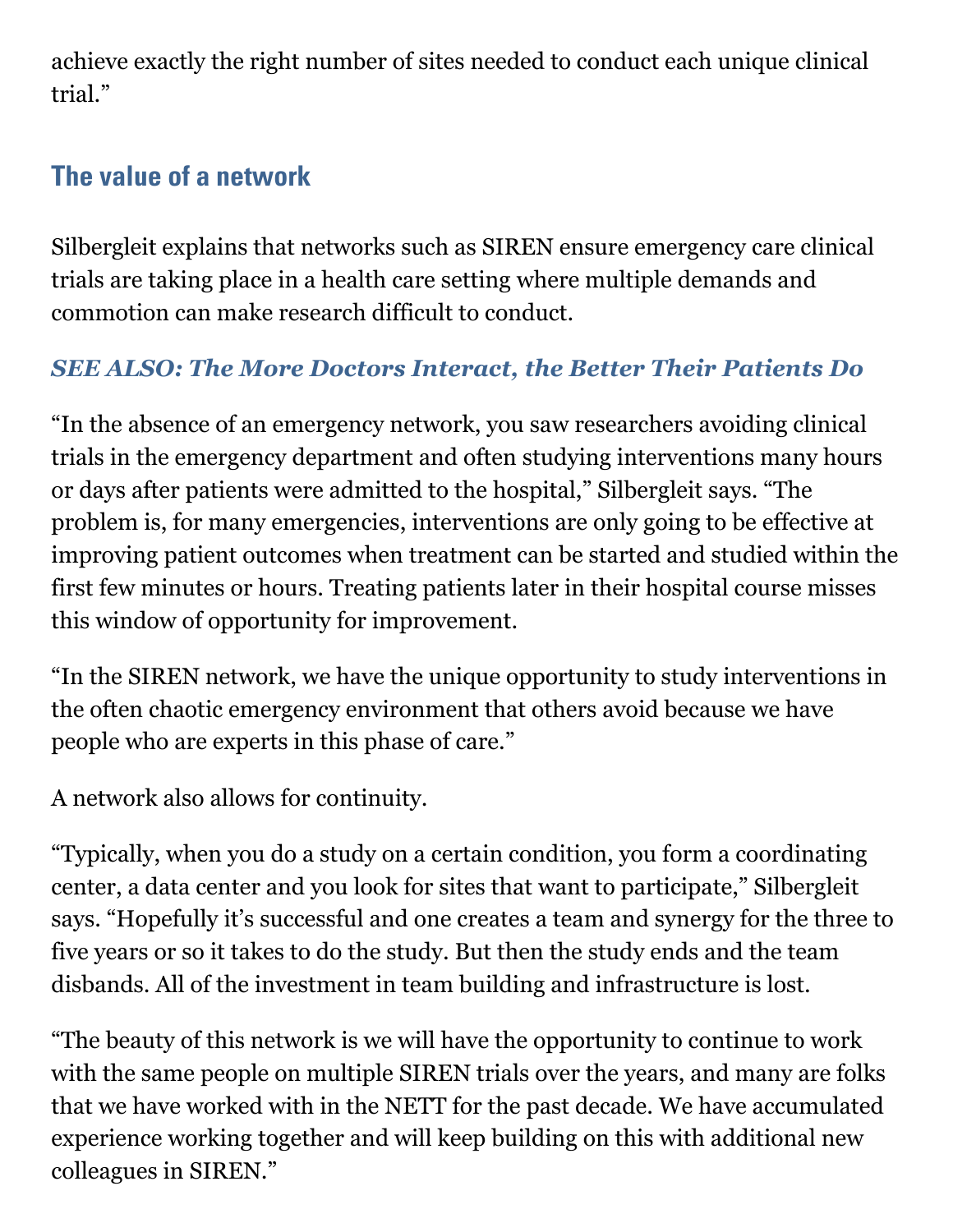Serving as SIREN's clinical coordinating center is an honor for U-M, Barsan says, and he looks forward to the great work the shared network will produce.

"The Department of Emergency Medicine at Michigan Medicine has been a national leader in emergency care clinical trials and one of the leaders for the past 10 years in NIH-funded research in emergency medicine," Barsan says. "This continues that track record."

MORE ARTICLES ABOUT: [Critical Care](https://labblog.uofmhealth.org/categories/emergency-trauma-care/critical-care), [Clinical Trials,](https://labblog.uofmhealth.org/categories/clinical-trials) [Emergency & Trauma Care](https://labblog.uofmhealth.org/categories/emergency-trauma-care)